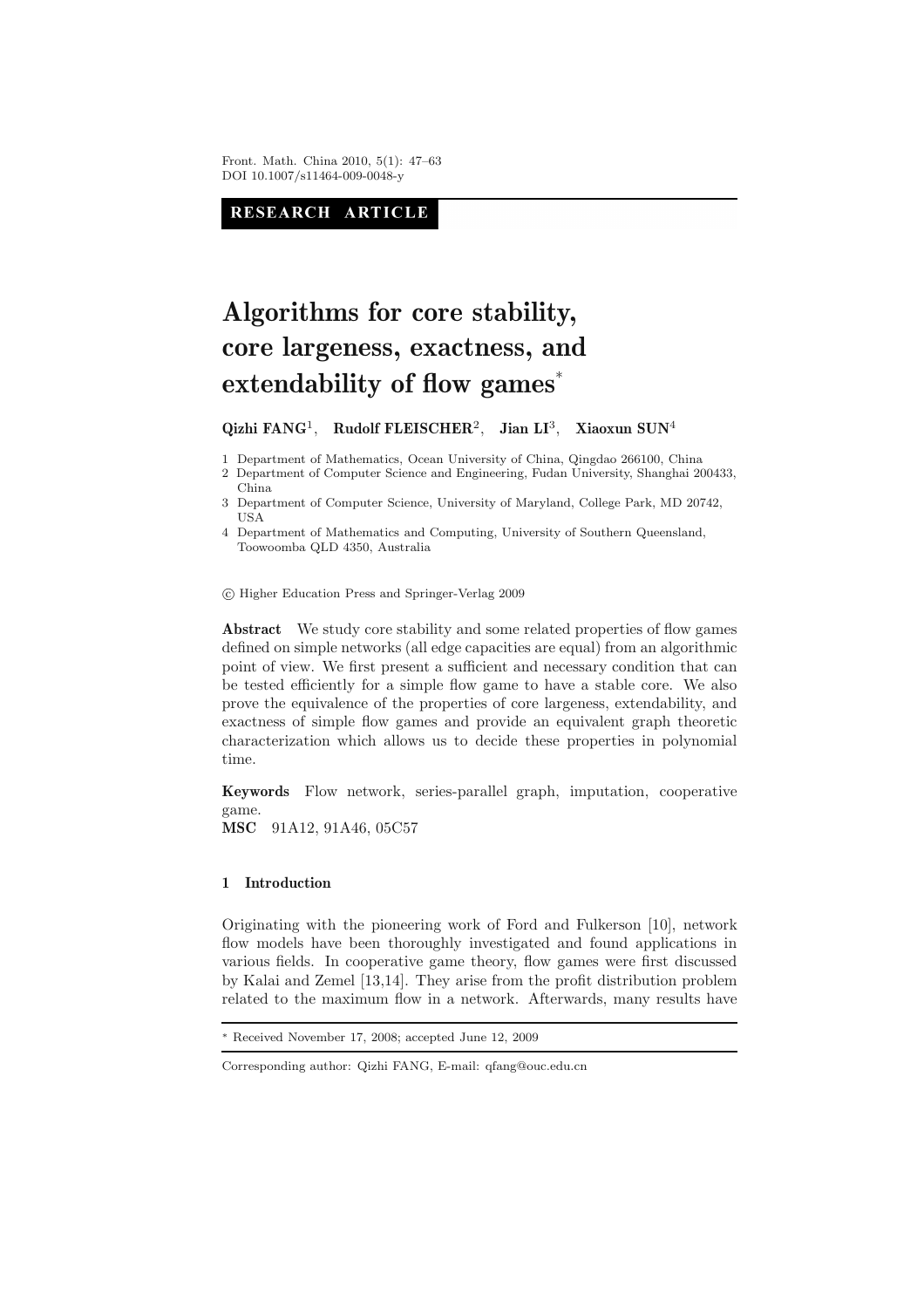been obtained on flow games, most of them focusing on the core, the most important solution concept in cooperative game theory. Basically, the *core* of a game is a set of profit allocations such that no subset of the players could obtain a bigger profit by leaving the grand coalition of all players. The characterization of the core of flow games is due to Kalai and Zemel [13,14] and Deng et al. [3]. They showed that flow games are totally balanced (which means that every subgame has a non-empty core) and the profit allocations corresponding to minimum cuts in the network always belong to the core. On the other hand, for flow games with general edge capacities it is *co*-NPcomplete to check whether an allocation belongs to the core [9].

Von Neumann and Morgenstern proposed stable sets as an important solution concept of cooperative games [16], which turned out to be very useful in the analysis of bargaining situations. A *stable set* is a set of profit allocations not dominating each other, and any other profit allocation is dominated by some element in this set. Unfortunately, stable sets may not always exist [15], and it seems difficult to characterize its fundamental properties.

Although, in general, the core and the stable set are different, Shapley [18] proved that for convex games, the core is the unique stable set. Hence, the question arises: when do the core and the stable set coincide, and how can we decide core stability? Several sufficient conditions for core stability have been discussed in the literature. *Subconvexity* of the game and *largeness* of the core were introduced by Sharkey [19] who showed that subconvexity implies largeness of the core, which in turn implies core stability. In an unpublished paper<sup>1)</sup>, Kikuta and Shapley investigated another concept, later called *extendability* of the game by Gellekom et al. [11], and proved that it is necessary for core largeness and sufficient for core stability.

Only a few results are known about the core stability of concrete cooperative game models. Solymosi and Raghavan [20] studied assignment games, and Bietenhader and Okamoto [1] studied minimum coloring games defined on perfect graphs. Jain and  $Vohra<sup>2</sup>$  recently showed that there exist algorithms for testing the existence of a stable set and core stability for general cooperative games, solving an open problem by Deng and Papadimitriou [5]. However, it is unlikely that these algorithms will be efficient.

The main purpose of this paper is to identify those flow games whose cores are stable and to investigate the algorithmic issues on core stability and related properties. We restrict our attention to flow games defined on simple networks, called *simple flow games*, where all edge capacities are equal. Our key contributions can be summarized as follows:

(1) We show that a simple flow game has a stable core if and only if the network is a pseudo balanced directed acyclic graph (see Section 3.2 for

<sup>1)</sup> Kikuta K, Shapley L S. Core stability in *n*-person games. Manuscript, 1986

<sup>2)</sup> Jain K, Vohra R V. On stability of the core. Manuscript, 2006,

http://www.kellogg.northwestern.edu/faculty/vohra/ftp/newcore.pdf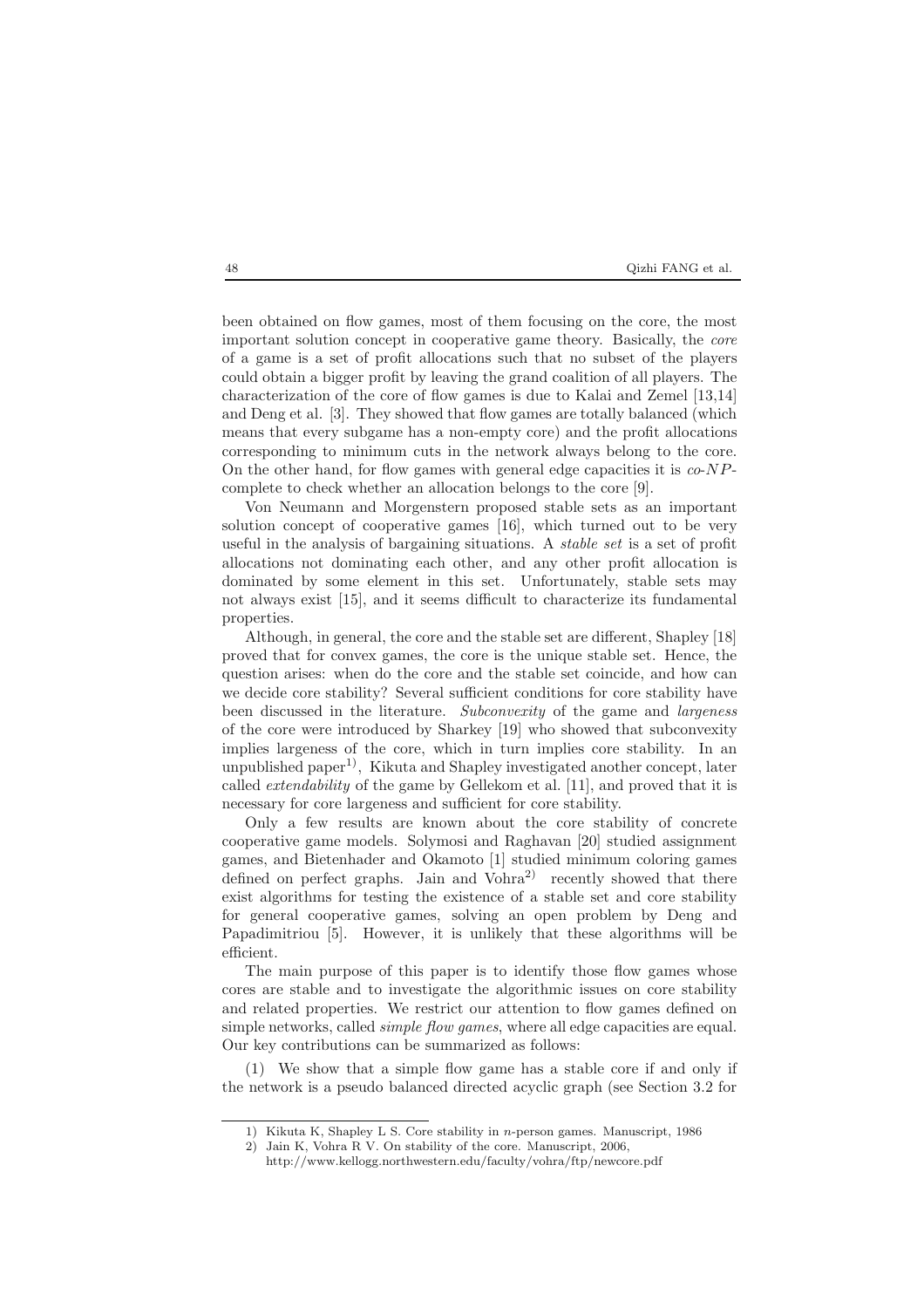definitions), which can easily be tested in  $O(\min(n^{3/2}, m^{1/2})m + nm)$  time, where  $n$  is the number of nodes and  $m$  is the number of edges in the network.

(2) We show that core largeness, extendability, and exactness are equivalent for simple flow games. These properties are further equivalent to the graph theoretic property that the flow network is *cut-normal*, i.e., every minimal  $(s, t)$ -cut is already a minimum  $(s, t)$ -cut. We show how to test this property in  $O(m^2\alpha(m, n))$  time, where  $\alpha(m, n)$  is the inverse of the Ackermann function.

This paper is organized as follows. In Section 2, we give the definitions and review some known results on the cores of flow games. In Section 3, we characterize those flow games with stable cores. In Section 4, we discuss the equivalence of core largeness, extendability, and exactness of simple flow games, and propose an efficient algorithm for testing these properties. We conclude with some open problems in Section 5.

### **2 Definitions and preliminaries**

## **2.1 Graphs**

A *flow network* is a directed graph  $G = (V, E; \omega; s, t)$ , where V is the node set, E is the edge set,  $\omega: E \to \mathbb{R}^+$  is the edge capacity function, and  $s, t \in V$ are the source and the sink of the network, respectively. Without loss of generality, we may assume that every node lies on some  $(s, t)$ -path. G is a *simple flow network* if all edge capacities are equal (we may assume they are all equal to one). Throughout this paper, we denote a simple flow network by  $G = (V, E; s, t)$ .

For  $F \subseteq E$ ,  $G[F]$  denotes the subgraph of G with node set V and edge set F, and  $G \setminus F$  the subgraph of G with node set V and edge set  $E \setminus F$ . For  $v \in V$ , out  $(v)$  (in  $(v)$ ) is the set of outgoing (incoming) edges at v.

If node sets  $S$  and  $T$  partition the node set  $V$  into two parts such that  $s \in S$  and  $t \in T$ , then the set F of edges going from a node in S to a node in T is an  $(s, t)$ -cut. We denote the indicator vector of F by  $\mathbf{1}_F \in \{0, 1\}^{|E|}$ , where  $\mathbf{1}_F(e) = 1$  if  $e \in F$ , and 0 otherwise. The *capacity* of F is the sum of its edge capacities. F is a *minimal* cut if no proper subset of F is also an (s, t)-cut; it is a *minimum* cut if it has the smallest capacity among all  $(s, t)$ -cuts. A simple flow network G is *cut-normal* if every minimal  $(s, t)$ -cut is already a minimum  $(s, t)$ -cut, or equivalently, if every  $(s, t)$ -cut contains a minimum  $(s, t)$ -cut.

A directed graph is a *directed acyclic graph* (DAG) if it does not contain a directed cycle. A 2-*terminal DAG* is a DAG with two distinguished nodes (called *terminals*), say s and t, such that in  $(s) = \text{out}(t) = \emptyset$  and every other node of G appears in at least one simple  $(s, t)$ -path (a simple path is a path where no node appears more than once). A 2-terminal DAG is *balanced* if  $|\text{in}(v)| = |\text{out}(v)|$  for each  $v \in V \setminus \{s, t\}.$ 

A 2-*terminal directed series-parallel graph* (2-DSPG) is a directed graph with two nodes *(terminals)* s and t that is obtained inductively as follows: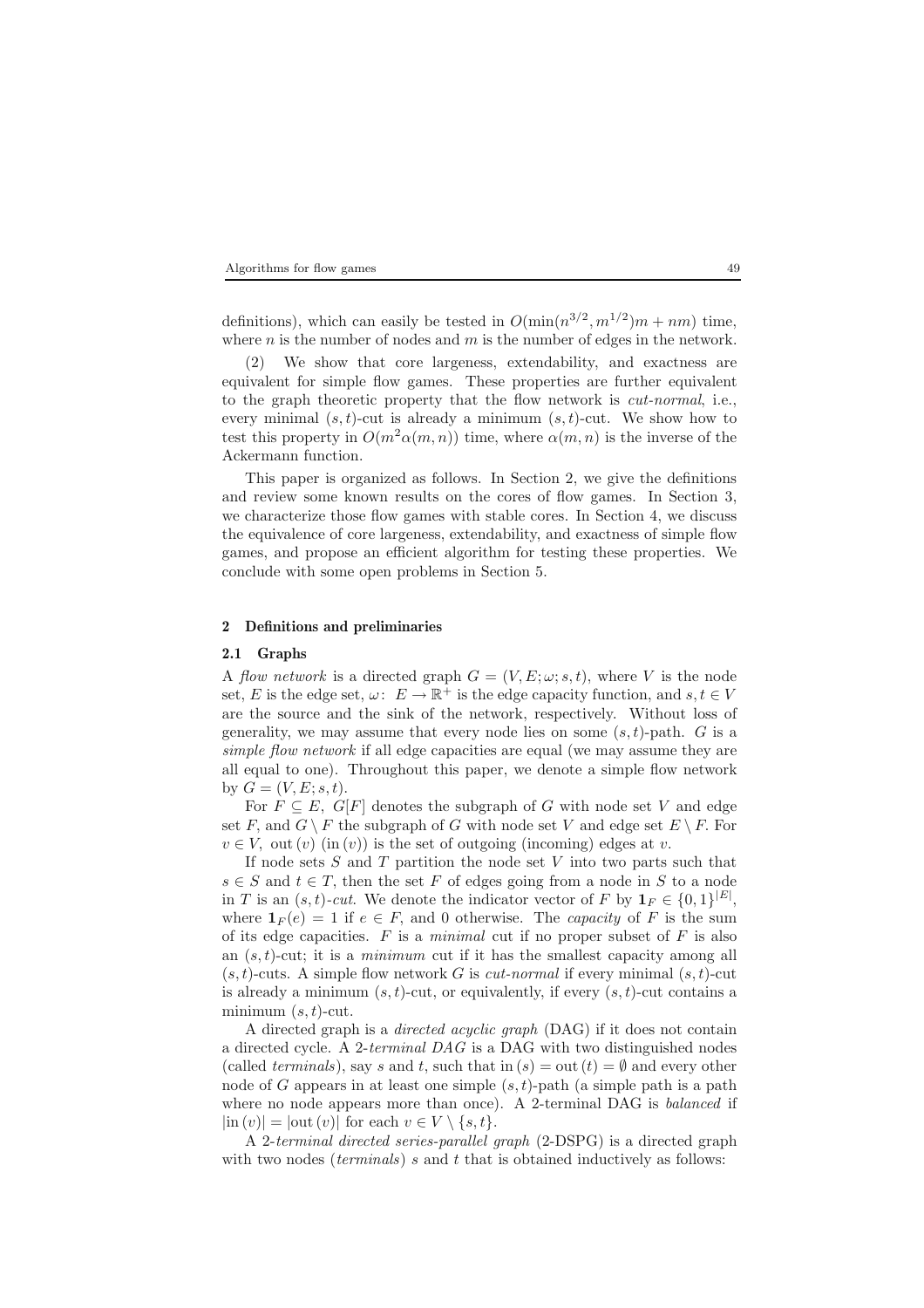#### 50 Qizhi FANG et al.

(1) A basic 2-DSPG consists of two terminals  $s$  and  $t$ , connected by an edge  $(s, t)$ .

(2) If  $G_1$  and  $G_2$  are 2-DSPGs with terminals  $s_i$  and  $t_i$  for  $i = 1, 2$ , then we can combine them in *series* by identifying  $t_1$  with  $s_2$  to obtain a 2-DSPG network with terminals  $s_1$  and  $t_2$ , or in *parallel* by identifying  $s_1$  with  $s_2$ , called s, and  $t_1$  with  $t_2$ , called t, to obtain a 2-DSPG network with terminals s and t.

# **2.2 Cooperative games and core stability**

A *cooperative* (*profit*) *game*  $\Gamma = (N, v)$  consists of a player set  $N = \{1, 2, \ldots,$ n} and a profit function  $p: 2^N \to \mathbb{R}$  with  $p(\emptyset) = 0$ . A *coalition* S is a nonempty subset of  $N$ , and  $p(S)$  represents the profit that can be achieved by the players in S without help of other players. The *induced subgame*  $(S, p_S)$  on S has profit function  $p_S(T) = p(T)$  for all  $T \subseteq S$ .

The central problem in cooperative game theory is how to allocate the total profit p(N) among the individual players in a 'fair' way. An *allocation* is a vector  $x \in \mathbb{R}^n$  with  $x(N) = p(N)$ , where  $x(S) = \sum_{i \in S} x_i$  for any  $S \subseteq N$ . Different requirements for fairness and rationality lead to different sets of allocations which are generally referred to as *solution concepts*.

An allocation  $x \in \mathbb{R}^n$  is called an *imputation* if it satisfies the *individual rationality*, i.e.,  $x_i \geq p(\{i\})$  for each player  $i \in N$ . That is, each player gains more from cooperating than acting alone. We denote by  $\mathscr{I}(\Gamma)$  the set of imputations of Γ. The *core*  $\mathscr{C}(\Gamma)$  of Γ is the set of imputations satisfying *coalition rationality*, i.e.,

$$
\mathscr{C}(\Gamma) = \{ x \in \mathbb{R}^n \mid x(N) = p(N), \ x(S) \geqslant p(S), \ \forall \ S \subseteq N \}.
$$

That is, no coalition  $S$  can increase their profit by splitting off from the grand coalition N and going their own way. The game is called *balanced*, if  $\mathscr{C}(\Gamma) \neq \emptyset$ . It is called *totally balanced* if all its subgames are balanced, i.e., all its subgames have non-empty cores.

In their classical work on game theory, von Neumann and Morgenstern [16] introduced the concept of a stable set. Let  $\Gamma = (N, p)$  be a cooperative game with *n* players, and let  $x$  and  $y$  be imputations. We say that  $x$  *dominates*  $y$ if there is a nonempty coalition S such that  $x(S) \leq p(S)$ , and  $x_i > y_i$  for all i ∈ S. A set *I* of imputations is *stable* if no two imputations in *I* dominate each other *(internal stability)*, and any imputation not in  $\mathscr I$  is dominated by some imputation in  $\mathscr I$  (*external stability*). In particular, the core  $\mathscr C(\Gamma)$ is stable if for any  $y \in \mathcal{I}(\Gamma) \setminus \mathcal{C}(\Gamma)$ , there is an  $x \in \mathcal{C}(\Gamma)$  and a nonempty coalition  $S \subset N$  such that  $x(S) = p(S)$  and  $x_i > y_i$  for all  $i \in S$ . That is, Γ has a stable core if any imputation not in  $\mathscr{C}(\Gamma)$  is dominated by some core imputation.

There are three other concepts closely related to core stability. The core  $\mathscr{C}(\Gamma)$  is *large* if for any  $y \in \mathbb{R}^n$  with  $y(S) \geqslant p(S)$  for all  $S \subseteq N$ , there exists an  $x \in \mathscr{C}(\Gamma)$  such that  $x \leq y$ .  $\Gamma$  is *extendable* if, for every nonempty  $S \subset N$ and every core element y of the induced subgame  $(S, p<sub>S</sub>)$ , there exists an  $x \in \mathscr{C}(\Gamma)$  such that  $x_i = y_i$  for all  $i \in S$ .  $\Gamma$  is *exact* if, for every  $S \subset N$ , there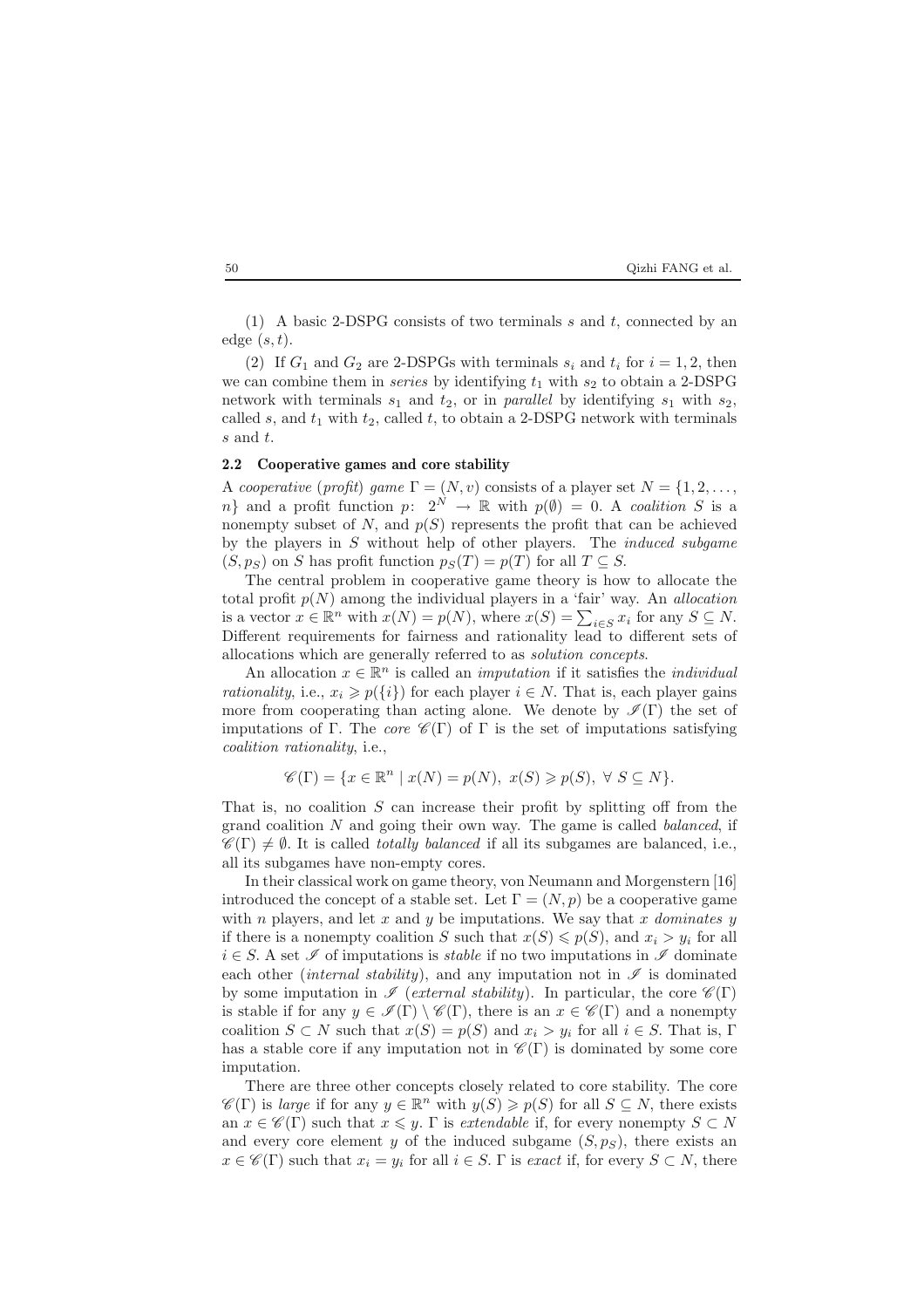exists an  $x \in \mathscr{C}(\Gamma)$  such that  $x(S) = p(S)$ .

Kikuta and Shapley<sup>1)</sup> showed that a balanced game with a large core is extendable, and an extendable balanced game must have a stable core. Sharkey [19] proved that a totally balanced game with a large core is exact. Biswas et al. [2] pointed out that extendability also implies exactness. Note that the flow games discussed in this paper are totally balanced. We summarize these results in the following theorem.

**Theorem 1**<sup>1)</sup> [2,19] *Let*  $\Gamma = (N, p)$  *be a totally balanced game. Then core largeness implies extendability, and extendability implies exactness and core stability.*

### **2.3 Flow games**

Flow games were introduced by Kalai and Zemel [13,14]. They arise from the profit distribution problem related to the maximum flow in a network. Consider a flow network  $G = (V, E; \omega; s, t)$ . We assume that each player controls one edge, i.e., we can identify the set of edges with the set of players. Then the associated *flow game*  $\Gamma = (E, p)$  is defined as

(1) The player set is E.

(2) For all  $S \subseteq E$ ,  $p(S)$  is the value of a maximum  $(s, t)$ -flow that only uses edges in S.

A flow game is *simple* if the underlying network is a simple flow network. In this paper, we focus on simple flow games. These games belong to the class of packing/covering games introduced by Deng et al. [3].

**Theorem 2** [3,14] *Let*  $\Gamma = (E, p)$  *be the flow game defined on*  $G = (V, E; \omega; \mathcal{L})$ s, t). Then  $\Gamma$  *is totally balanced.* If G *is a simple flow network, the core*  $\mathscr{C}(\Gamma)$ *is exactly the convex hull of the indicator vectors of the minimum* (s, t)*-cuts of* G.

**Corollary 3** [3] *Let*  $\Gamma = (E, p)$  *be a simple flow game. Then*  $x \in \mathscr{C}(\Gamma)$  *if and only if*  $x(e) \ge 0$  *for all*  $e \in E$ *, and*  $x(P) \ge 1$  *for all*  $(s, t)$ *-paths* P.

## **3 Core stability of flow games**

In this section, we discuss the core stability of simple flow games. We first introduce the notion of dummy edges which is crucial for characterizing the stable core of a flow game. We note that dummy edges were introduced in Ref. [4] where they play an important role in the efficient computation of the nucleolus of flow games.

# **3.1 Dummy edges**

Let  $G = (V, E; s, t)$  be a simple network and  $\Gamma = (E, p)$  be the corresponding flow game. We assume that each edge is contained in some  $(s, t)$ -path. An edge  $e \in E$  is called a *dummy edge* (*player*) of G if  $p(E \setminus \{e\}) = p(E)$ ,

<sup>1)</sup> Kikuta K, Shapley L S. See footnote 1) on p. 48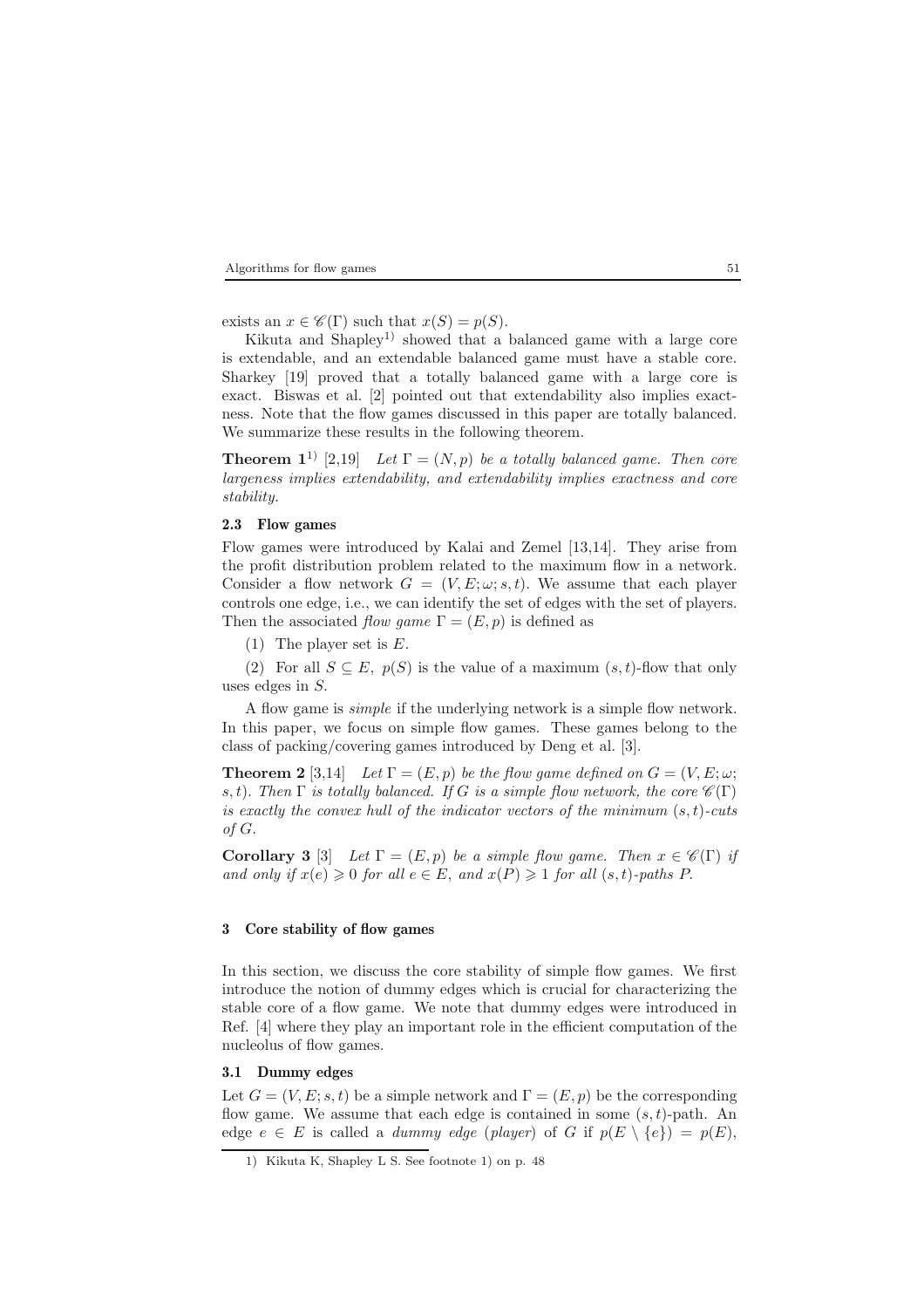| 52 | Oizhi FANG et al. |
|----|-------------------|
|----|-------------------|

i.e., the profit does not change if we exclude e. The following lemma follows immediately from the max-flow min-cut theorem in Ref. [10] and Theorem 2.

**Lemma 4** *Let*  $e \in E$  *be an edge. The following three conditions are equivalent*:

- (1) e *is a dummy edge of* G;
- $(2)$  *e is not contained in any minimum*  $(s, t)$ -*cut of*  $G$ ;
- (3)  $x(e) = 0$  *for all core imputations* x of Γ.

**Theorem 5**  $G = (V, E; s, t)$  *is a balanced* 2-terminal DAG if and only if it *contains no dummy edges.*

*Proof* Suppose that G is a balanced 2-terminal DAG. Let f be a maximum 0-1  $(s, t)$ -flow in G (which is also a maximum  $(s, t)$ -flow). Consider the subgraph H of G induced by the set  $F = \{e \in E \mid f(e) = 0\}$  of edges not used by flow  $f$ . Since  $G$  is a balanced DAG and  $f$  satisfies the flow conservation property in every node except  $s$  and  $t$ ,  $H$  is also acyclic and balanced. Thus, if F is not empty, there must be a simple  $(s, t)$ -path in H. But then we can push one more unit of flow along this path, contradicting the maximality of f. Hence,  $F = \emptyset$ , i.e., G contains no dummy edges.

Now assume that  $G$  has no dummy edges. The flow conservation property and the fact that all edges have capacity one imply that for each maximum 0-1  $(s, t)$ -flow f, at least one edge incident to an unbalanced node is not used by f. Thus, G is balanced, otherwise it would contain dummy edges. If G contains a directed cycle  $C$ , we can assume that  $f$  does not use edges on  $C$ (we could cancel one unit of flow around the cycle without violating the flow conservation), i.e., G contains dummy edges. Thus, G is a balanced DAG.  $\square$ 

#### **3.2 Core stability**

Let  $G = (V, E; s, t)$  be a simple flow network. Let f be a maximum integral flow from s to t. Without loss of generality, we may assume that f does not contain any directed cycles. In this section, all flows are integral and cyclefree. Since all edge capacities are 1, an edge is either saturated or not used by f. Let F denote the set of saturated edges and  $\overline{F}$  the set of unused edges. Clearly, F defines a DAG with source s and sink t and a partial order  $\lt_f$ on the nodes (edge  $(u, v) \in F$  implies  $u <_f v$ ). Note that the edges in  $\overline{F}$  are not involved in defining the partial order. For any node without  $f$  passing through, its order is not defined.

We call a flow network G a *pseudo balanced directed acyclic graph* (PBDAG) if  $v <_{f} u$  for all  $(u, v)$ -paths  $P \subset \overline{F}$ , where u and v are nodes used by f. Intuitively, the edges in  $\overline{F}$  cannot be used to push flow closer to t, they can only push flow back along a path on which the flow is flowing from s to t. We show next that being a PBDAG does not depend on the particular choice of f.

**Lemma 6** *If* G *is a PBDAG, then* G *has a unique maximum* (s, t)*-flow.*

*Proof* Remember that we only consider integral flows, so an edge is either used at full capacity 1, or it is not used at all by the flow. Assume that  $G$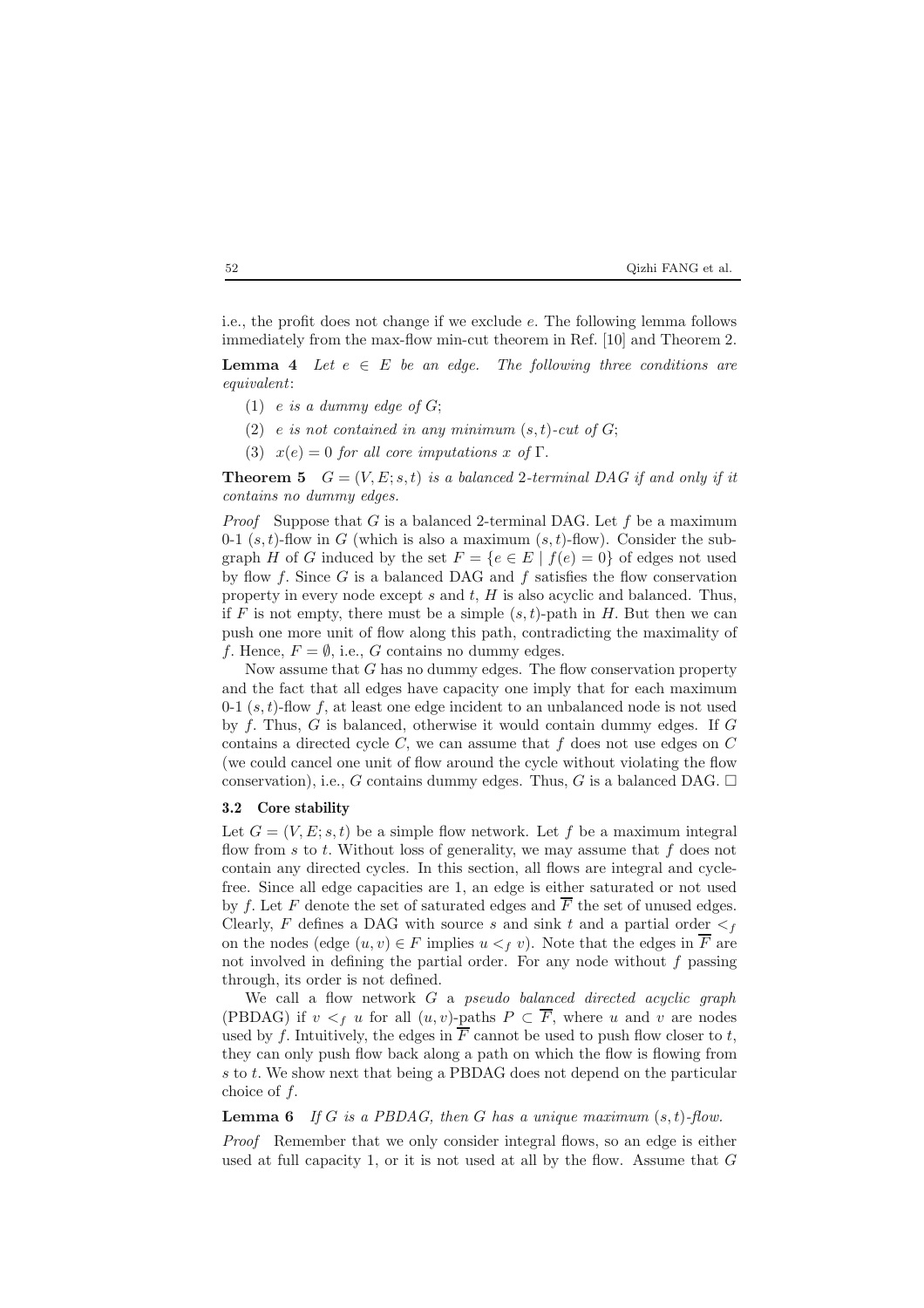has two different maximum  $(s, t)$ -flows f and f'. Let u be a minimal node with respect to  $\lt_f$  such that there is a  $(u, v)$ -path  $P \subset \overline{F}$  to a node v used by f which is used by f' but not by f. Since G is a PBDAG,  $v <_f u$ , i.e., P closes a directed cycle in  $f'$ , contradicting the assumption that the flows are cycle-free. Note that in the last argument we implicitly used the fact that  $f$ is a maximum flow, because  $v < f u$  is only guaranteed for maximum flows in a PBDAG.

Note that the unique maximum  $(s, t)$ -flow in Lemma 6 defines a set of  $p(E)$ edge-disjoint paths. We can now state the main theorem in this section.

**Theorem 7** *Let*  $G = (V, E; s, t)$  *be a simple flow network. Then the associated flow game*  $\Gamma = (E, p)$  *has a stable core if and only if* G *is a PBDAG.*

**Corollary 8** *In time*  $O(\min(n^{3/2}, m^{1/2})m + nm)$ , *we can decide core stability of a simple flow game, where* n *and* m *are the numbers of nodes and edges in the underlying network, respectively.*

*Proof* By Theorem 7, we only need to test whether the given network is a PBDAG. We first compute in time  $O(\min(n^{3/2}, m^{1/2})m)$  a maximum integral cycle-free  $(s, t)$ -flow f using Even and Tarjan's maximum flow algorithm [7]. Then we delete all edges used by  $f$  and run an all-pairs shortest path algorithm for unit length graphs on the remaining graph. If there exists a  $(u, v)$ -path such that  $v \nless f u$  for two nodes u and v used by f, then we conclude that the network is not a PBDAG. Note that all-pairs shortest paths in unit length graphs only takes  $O(nm)$  time, for example, by doing n BFS explorations from different starting nodes.

To prove Theorem 7, we need several lemmas.

**Lemma 9** *If* G *is a PBDAG, then the set of dummy edges is exactly*  $\overline{F}$ , *where*  $F$  *is the set of edges used by the unique maximum*  $(s, t)$ *-flow*  $f$  *in*  $G$ *.* 

*Proof* All edges in  $\overline{F}$  are dummy edges because they are not used by f. It remains to show that  $F$  contains no dummy edges. We can think of  $F$ as a union of  $p(E)$  edge-disjoint  $(s, t)$ -paths. For an edge  $e \in F$ , let  $P_e$  be the  $(s, t)$ -path containing e. Let the flow f' be the flow obtained from f by subtracting one unit of flow along  $P_e$ . Consider the residual graph of G with respect to  $f'$ . It is easy to see that  $P_e$  is the only  $(s, t)$ -path in the residual graph, otherwise  $f$  would not have been a maximum flow in  $G$ . Here, we use the fact that  $G$  is a PBDAG, because the edges of  $P_e$  are the only edges that can bring us from smaller (with respect to the order  $\lt_f$ ) nodes to larger nodes. Hence, f' is a maximum flow in  $G \setminus \{e\}$ , which means that e is not a dummy edge.  $\hfill \square$ 

Note that the proof of Lemma 9 also implies Lemma 6, but we stated Lemma 6 earlier for clarity. The following lemma strengthens Corollary 3 for PBDAGs.

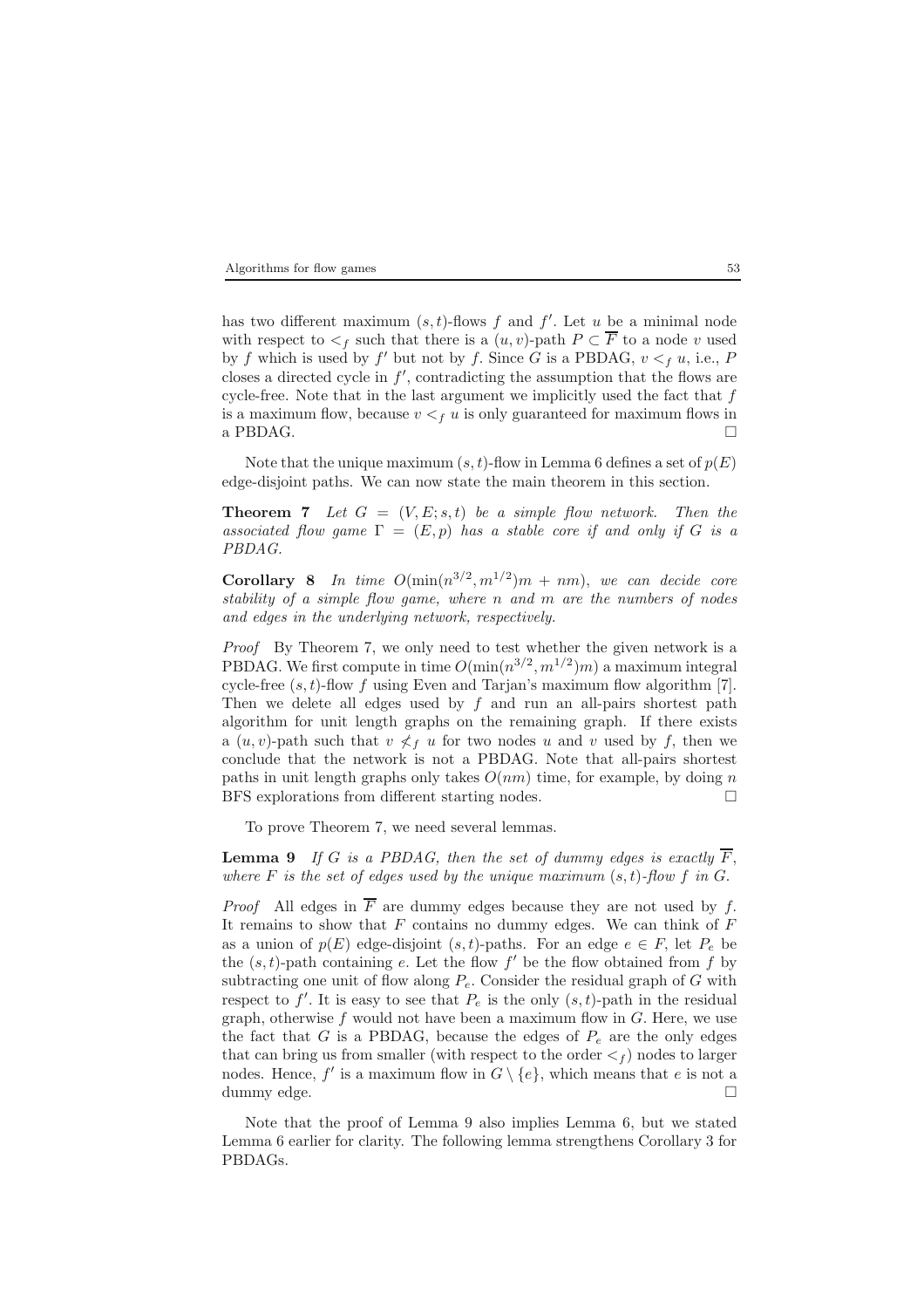### 54 Qizhi FANG et al.

**Lemma 10** *If* G *is a PBDAG, then an imputation*  $x \in \mathcal{I}(\Gamma)$  *is in the core*  $\mathscr{C}(\Gamma)$  *if and only if*  $x(e) \geq 0$  *for all*  $e \in E$ *, and*  $x(P) \geq 1$  *for all*  $(s, t)$ *-paths*  $P \subseteq F$ .

*Proof* If x is in the core, then  $x(P) \geq 1$  for all  $(s, t)$ -paths  $P \subseteq F$  by Corollary 3. To show the opposite direction, let  $x$  be an arbitrary imputation such that  $x(P) \geq 1$  for all  $(s, t)$ -paths  $P \subseteq F$ . Since  $x(E) = p(E)$  and F consists of  $p(E)$  edge-disjoint  $(s, t)$ -paths, we must have  $x(P) = 1$  for these paths P, and  $x(e) = 0$  for all  $e \in \overline{F}$ . Further,  $x(P_1) = x(P_2)$  for any two paths  $P_1, P_2 \subseteq F$  from s to some node u. Now, assume that there exists an  $(s, t)$ -path P in G such that  $x(P) < 1$ . Let P be such a path minimizing  $x(P)$ , and among all such paths minimizing the number of edges in  $\overline{F}$ . P must contain an edge in  $\overline{F}$ ; let  $e = (u, v')$  be the first such edge in P. Note that u is used by f. Let v be the first node after u on  $P$  which is also used by f. Since G is a PBDAG, we know that  $v <_i u$ . Let  $P_1$  be a path from s to v in F, and let  $P_2$  be the first part of P from s to v. Since  $v <_f u$ , there is a path in  $F$  from  $v$  to  $u$ , and there is at least one node  $w$  on that path which also belongs to  $P_2$ . Let  $P_3$  be the path from s to w. Then,

$$
x(P_1) \leqslant x(P_3) \leqslant x(P_2).
$$

If we replace  $P_2$  in P by  $P_1$ , the x-weight does not increase but the number of edges in  $\overline{F}$  in P decreases, contradicting the minimal choice of P. Thus, every  $(s, t)$  path P in G has  $x(P) \geq 1$ .  $\geqslant 1.$ 

The next lemma follows directly from the complementary slackness condition of linear programming for the maximum flow problem. It states that any  $(s, t)$ -path without dummy edges must cross any minimum  $(s, t)$ -cut exactly once.

**Lemma 11** *Let* P *be an*  $(s, t)$ *-path without dummy edges. Then*  $|P \cap C| = 1$ *for any minimum* (s, t)*-cut* C *in* G.

The next lemma states that non-core elements in a simple flow game can be dominated by some core element via some  $(s, t)$ -path.

**Lemma 12** *Let*  $\Gamma = (E, p)$  *be a simple flow game. Then,*  $\mathscr{C}(\Gamma)$  *is stable if and only if for any*  $x \in \mathcal{I}(\Gamma) \setminus \mathcal{C}(\Gamma)$ , *there exists a core element*  $z \in \mathcal{C}(\Gamma)$ *and an*  $(s, t)$ *-path* P *such that*  $z(P) = 1$  *and*  $z(e) > x(e)$  *for all*  $e \in P$ .

*Proof* The sufficiency is obvious. To see the necessity, suppose that  $\mathscr{C}(\Gamma)$  is stable. If  $x \in \mathcal{I}(\Gamma) \setminus \mathcal{C}(\Gamma)$  is an imputation outside the core, then stability of the core implies the existence of a core element  $z \in \mathscr{C}(\Gamma)$  and a nonempty coalition S such that  $z(S) = p(S)$  and  $z(e) > x(e)$  for all  $e \in S$ . Since

$$
p(S) = z(S) > x(S) \geqslant 0,
$$

there are  $p(S)$  edge-disjoint  $(s, t)$ -paths in  $G[S]$ , denoted by  $P_1, P_2, \ldots, P_{p(S)}$ . Let

$$
S' = P_1 \cup P_2 \cup \dots \cup P_{p(S)}
$$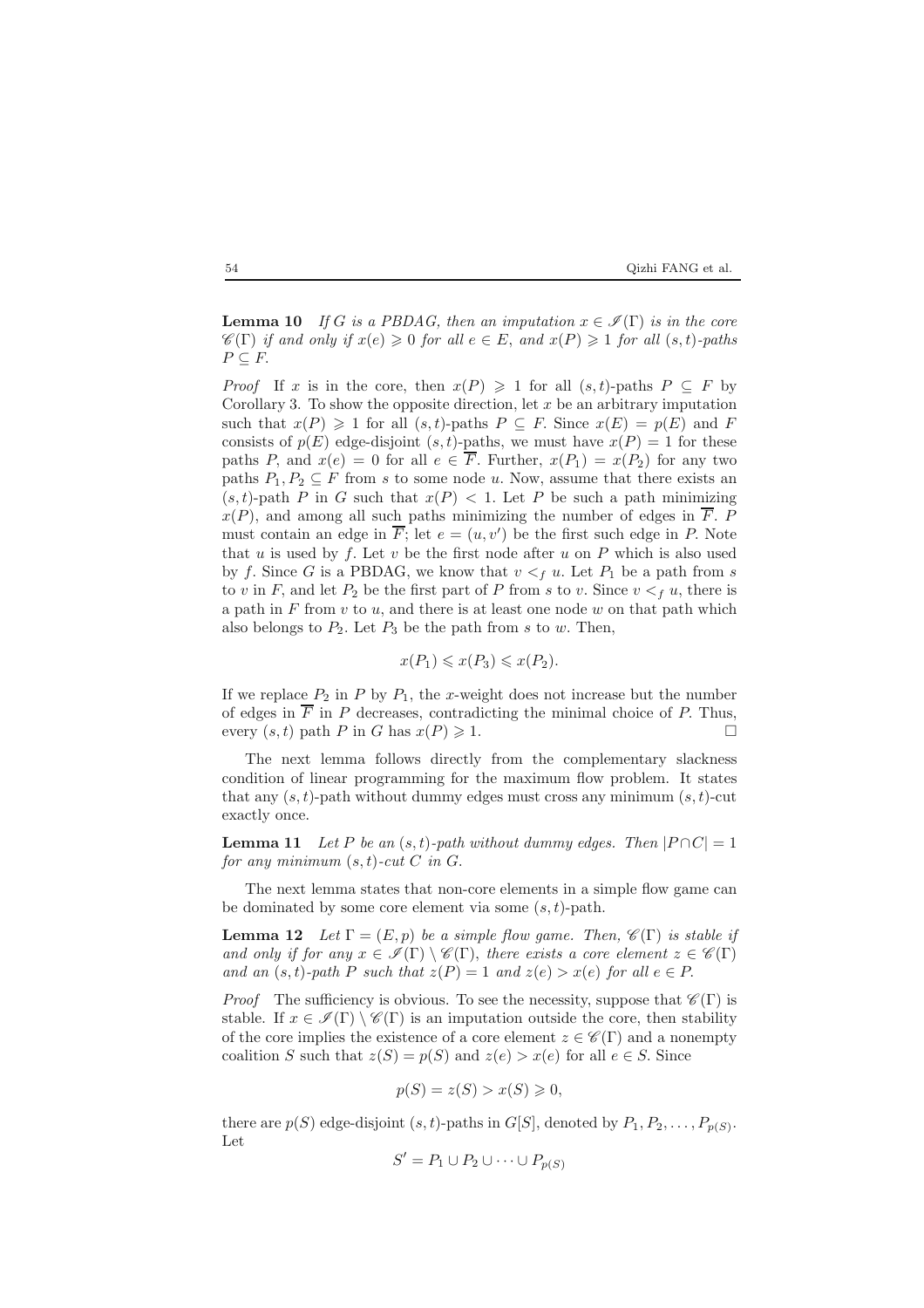be the edge set of all these paths. Then,

$$
z(S') = p(S) = p(S'),
$$

thus there must be a path  $P_k$  such that  $z(P_k) \leq 1$  for some  $1 \leq k \leq p(S)$ . Since  $z \in \mathscr{C}(\Gamma)$ , we actually have  $z(P_k)=1$ . Since  $z(e) > x(e)$  for all  $e \in S$ and  $P_k \subseteq S' \subseteq S$ , we have  $z(e) > x(e)$  for all  $e \in P_k$ .

Note that the path  $P$  in Lemma 12 does not contain dummy edges (a dummy edge e must have  $z(e) = 0$  by Lemma 4). We are now ready to prove the main theorem.

*Proof of Theorem* 7 We first prove the sufficiency. Suppose that G is a PBDAG. For any  $x \in \mathscr{I}(\Gamma) \setminus \mathscr{C}(\Gamma)$ , Lemma 10 implies that there is an  $(s, t)$ path  $P = \{e_1, \ldots, e_k\} \subseteq F$  such that  $x(P) < 1$  and  $x(e_j) \geq 0$  for  $j = 1, \ldots, k$ . By Lemma 9, P does not contain the dummy edges. By Lemma 4, each edge  $e_j$  of P is contained in some minimum  $(s, t)$ -cut  $C_j$ . By Lemma 11, each  $C_j$ does not contain other edges in P except for  $e_j$ . Thus,  $C_i \neq C_j$  if  $i \neq j$  for  $i, j = 1, \ldots, k$ . Let

$$
\lambda_j = x(e_j) + \frac{1 - x(P)}{k}
$$

for  $j = 1, \ldots, k$ , and

$$
z=\sum_{j=1}^k\lambda_j{\bf 1}_{C_j}.
$$

Obviously,

$$
\lambda_j > 0, \quad \sum_{j=1}^k \lambda_j = 1.
$$

By Theorem 1, we know that  $z \in \mathscr{C}(\Gamma)$ . Moreover, we have

$$
z(P) = \sum_{j=1}^{k} \left( x(e_j) + \frac{1 - x(P)}{k} \right) \mathbf{1}_{C_j}(P) = x(P) + k \cdot \frac{1 - x(P)}{k} = 1
$$

and  $z(e_j) > x(e_j)$  for  $j = 1, ..., k$ . Hence, by Lemma 12,  $\mathscr{C}(\Gamma)$  is stable.

It remains to show the necessity. Suppose that  $G$  is not a PBDAG, and let f be some maximum  $(s, t)$ -flow using edge set F. Then there is a  $(u, v)$ -path  $P \subseteq \overline{F}$  with  $v \nleq f u$  and u and v used by f. By definition, all edges in P are dummy edges. We will now construct an imputation  $x \in \mathscr{I}(\Gamma) \setminus \mathscr{C}(\Gamma)$  such that  $x(P) \geq 1$  for any  $(s, t)$ -path P without dummy edges. By Lemma 12, this implies that  $\mathscr{C}(\Gamma)$  is not stable.

Since  $v \nless f u$ , adding  $\widetilde{P}$  to F does not create a directed cycle. Let  $\widetilde{\leq_f}$ be the partial order induced by  $\widetilde{P} \cup F$ . We now construct a total order  $s = v_1, \ldots, v_n = t$  consistent with  $\widetilde{\leq_f}$ , i.e.,  $v_i \widetilde{\leq_f} v_j$  if and only if  $i < j$ . Suppose that  $e = (v_i, v_j)$  is an edge in  $\widetilde{P}$  with  $i < j$ . Consider the  $(s, t)$ -cut C consisting of all edges from  $\{v_1,\ldots,v_i\}$  to  $\{v_{i+1},\ldots,v_n\}$ . C contains exactly

$$
55\,
$$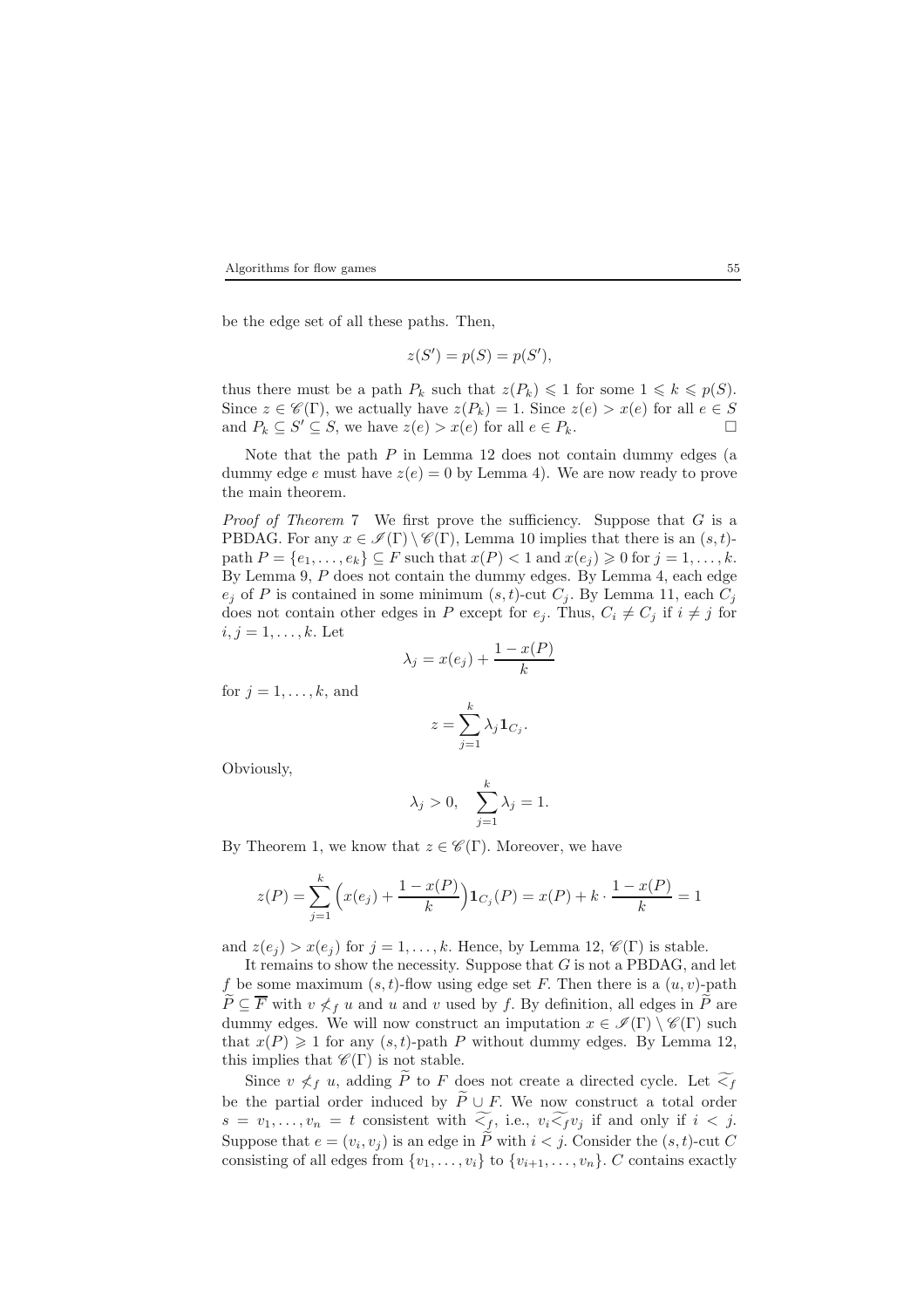# $$\rm \,G\,$  to  $$\rm \,Ca$$  Qizhi FANG et al.

 $p(E)$  edges of F. Denote the set of these edges by  $C'$ .  $C - C'$  contains only dummy edges, and it is not empty because  $e \in C$ . Let the imputation  $x = \mathbf{1}_{C'}$ be the indicator vector of C'. If  $x \in \mathscr{C}(\Gamma)$ , then Lemma 4 implies that the set of edges e with  $x(e) > 0$  must contain an  $(s, t)$ -cut. But C' is not an  $(s, t)$ -cut of G (we can reach t from  $v_i$  via  $(v_i, v_j)$ ), therefore,  $x \in \mathscr{I}(\Gamma) \setminus \mathscr{C}(\Gamma)$ . Since C is an  $(s, t)$ -cut, each  $(s, t)$ -path P must cross C; if P has no edges in  $\widetilde{P}$ , it must contain at least one edge of C' which means  $x(P) \ge 1$ must contain at least one edge of C', which means  $x(P) \geq 1$ .

### **4 Exactness, extendability and core largeness**

## **4.1 Equivalence of exactness, extendability, and core largeness**

In this subsection, we prove that the properties of exactness, extendability, and core largeness are equivalent for simple flow games. Since flow games are totally balanced, this equivalence strictly implies the stability of the core of a flow game.

**Theorem 13** *Let*  $G = (V, E; s, t)$  *be a simple flow network, and*  $\Gamma = (E, p)$ *be the associated flow game. Then the following statements are equivalent*:

- (a) *The game* Γ *is exact* ;
- (b) *The game* Γ *is extendable* ;
- (c) *The core*  $\mathscr{C}(\Gamma)$  *is large*;
- (d) *The network* G *is cut-normal.*

To prove Theorem 13, we need a few more lemmas. The first one is due to van Gellekom et al. [11]. For a cooperative game  $\Gamma = (N, p)$ , the set of *upper vectors* is defined as

$$
L(\Gamma) = \{ y \in \mathbb{R}^{|N|} \mid y(S) \geqslant p(S), \ \forall \ S \subseteq N \}.
$$

**Lemma 14** [11] *Let*  $\Gamma = (N, p)$  *be a balanced game. Then,*  $\Gamma$  *has a large core if and only if*  $y(N) \leq p(N)$  *for all extreme points* y *of*  $L(\Gamma)$ .

In order to characterize the extreme points of  $L(\Gamma)$  of the flow game  $\Gamma=(E, p)$ , we define another polyhedron (which turns out to be identical to  $L(\Gamma)$ ). Let  $\mathscr P$  be the set of  $(s, t)$ -paths in G. Define the polyhedron  $L'(\Gamma)$  as

$$
L'(\Gamma)=\{y\in\mathbb{R}^{|E|} \mid y(P)\geqslant 1, \ \forall \ P\in\mathscr{P}, \ y(e)\geqslant 0, \ \forall \ e\in E\}.
$$

**Lemma 15** *For any simple flow game*  $\Gamma$ ,  $L(\Gamma) = L'(\Gamma)$ .

*Proof* Clearly,  $L(\Gamma) \subseteq L'(\Gamma)$ . The other inclusion follows from the fact that S contains  $p(S)$  edge-disjoint  $(s, t)$ -paths for any  $S \subseteq E$ .

In particular,  $L(\Gamma)$  has the same extreme points as  $L'(\Gamma)$ . In fact, the polyhedron  $L'(\Gamma)$  is exactly the dominant of the  $(s, t)$ -cut polytope (Chapter 13 in Ref. [17]), which immediately implies the following lemma.

**Lemma 16** *Let*  $\Gamma$  *be a simple flow game. Then each extreme point of*  $L'(\Gamma)$ *is an indicator vector of some minimal* (s, t)*-cut of* G.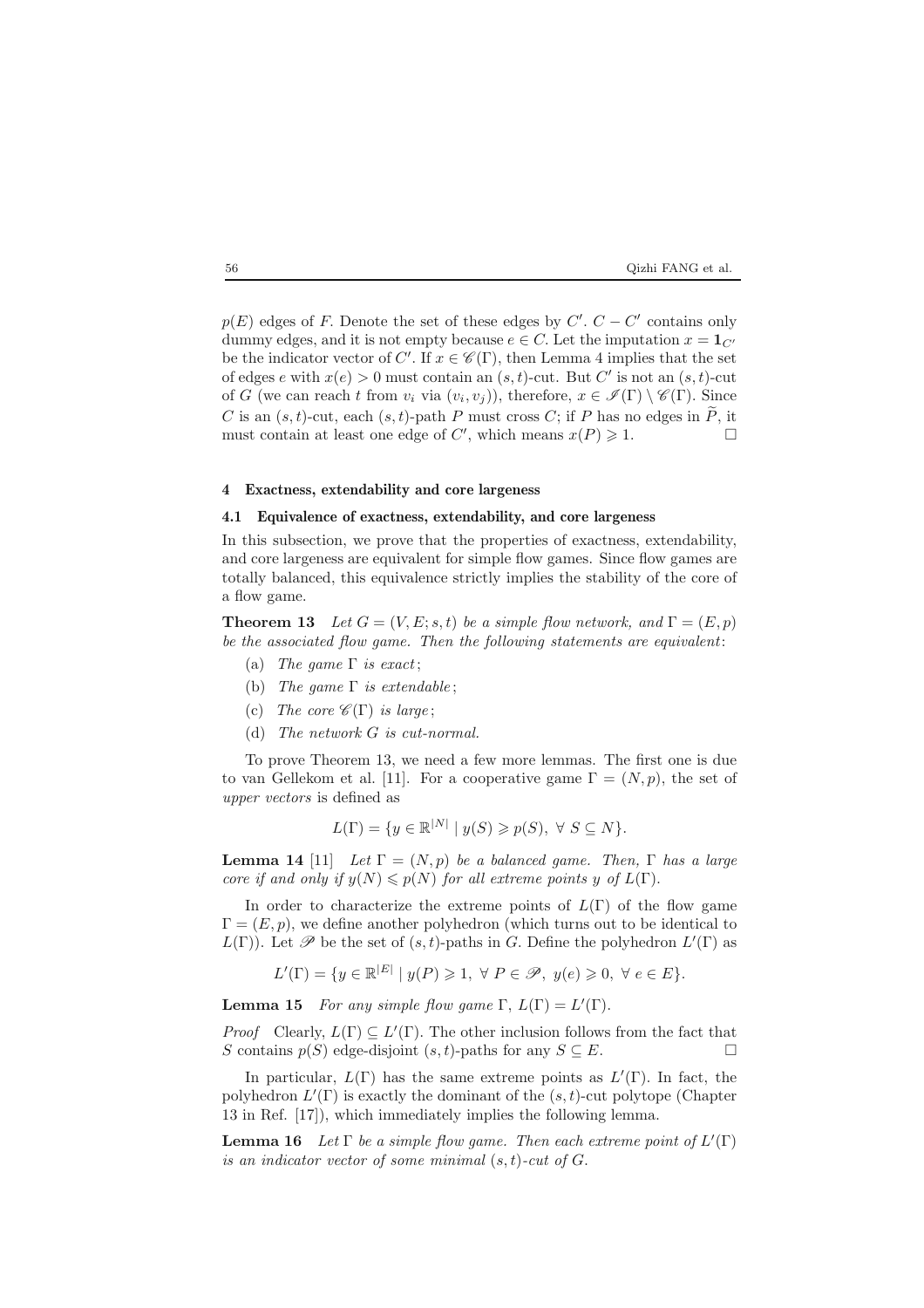*Proof of Theorem* 13 Since flow games are totally balanced by Theorem 2, the implications  $'(c) \Rightarrow (b) \Rightarrow (a)'$  follow from Theorem 1.

 $'(a) \Rightarrow (d)$ . A 2-terminal DAG with terminals s and t is cut-normal if and only if every  $(s, t)$ -cut contains a minimum  $(s, t)$ -cut. Suppose that  $\Gamma$  is exact. Let S be an  $(s, t)$ -cut of G and  $\overline{S} = E \setminus S$ . Then, by the definition of exactness, there exists an  $x \in \mathscr{C}(\Gamma)$  such that

$$
x(\overline{S}) = p(\overline{S}) = 0.
$$

This implies

$$
x(S) = x(E) - x(\overline{S}) = p(E) - x(\overline{S}) = p(E).
$$

Let  $\mathcal M$  denote the set of minimum  $(s, t)$ -cuts of G. We know from Theorem  $2$  that  $x$  can be written as

$$
x = \sum_{C \in \mathcal{M}} \lambda_C \mathbf{1}_C,
$$

where  $\lambda_C \geq 0$  for each  $C \in \mathcal{M}$  and  $\sum_{C \in \mathcal{M}} \lambda_C = 1$ . It follows that

$$
p(E) = x(S) = \sum_{C \in \mathcal{M}} \lambda_C \mathbf{1}_C(S) = \sum_{C \in \mathcal{M}} \lambda_C |S \cap C| \leqslant \sum_{C \in \mathcal{M}} \lambda_C |C| = |C|.
$$

Since C is a minimum  $(s, t)$ -cut, we have  $p(E) = |C|$ . Thus, in the inequality above, we actually have equality and therefore,  $S \cap C = C$  for all  $C \in \mathcal{M}$ with  $\lambda_C > 0$ . That is, S contains at least one minimum  $(s, t)$ -cut of G.

 $'(d) \Rightarrow (c)'$ . Suppose that G is cut-normal. Let y be some extreme point of  $L(\Gamma)$ . By Lemmas 15 and 16, y is the indicator vector of some minimal  $(s, t)$ -cut of G, say C, which is also a minimum  $(s, t)$ -cut. Thus,

$$
\mathbf{1}_C(E) = |C| = p(E).
$$

Lemma 14 now implies that the core of  $\Gamma$  is large.

#### **4.2 An efficient algorithm**

In this subsection, we give a polynomial time algorithm to decide exactness, extendability, and core largeness for simple flow games. Since these properties imply core stability, in view of Theorem 7, we can therefore without loss of generality assume that the flow networks in this subsection are PBDAGs. We distinguish two types of dummy edges in a PBDAG.

Type I: Dummy edges that lie on some simple  $(s, t)$ -path;

Type II: Other dummy edges.

We can now state our main theorem. We will prove it in Subsection 4.3.

**Theorem 17** *Let*  $G = (V, E; s, t)$  *be a PBDAG. Let*  $G'$  *be obtained from*  $G$ *by deleting all dummy edges. Then,* G *is cut-normal if and only if* G *only contains Type* II *dummy edges and*  $G'$  *is a balanced* 2*-DSPG*.

$$
57\,
$$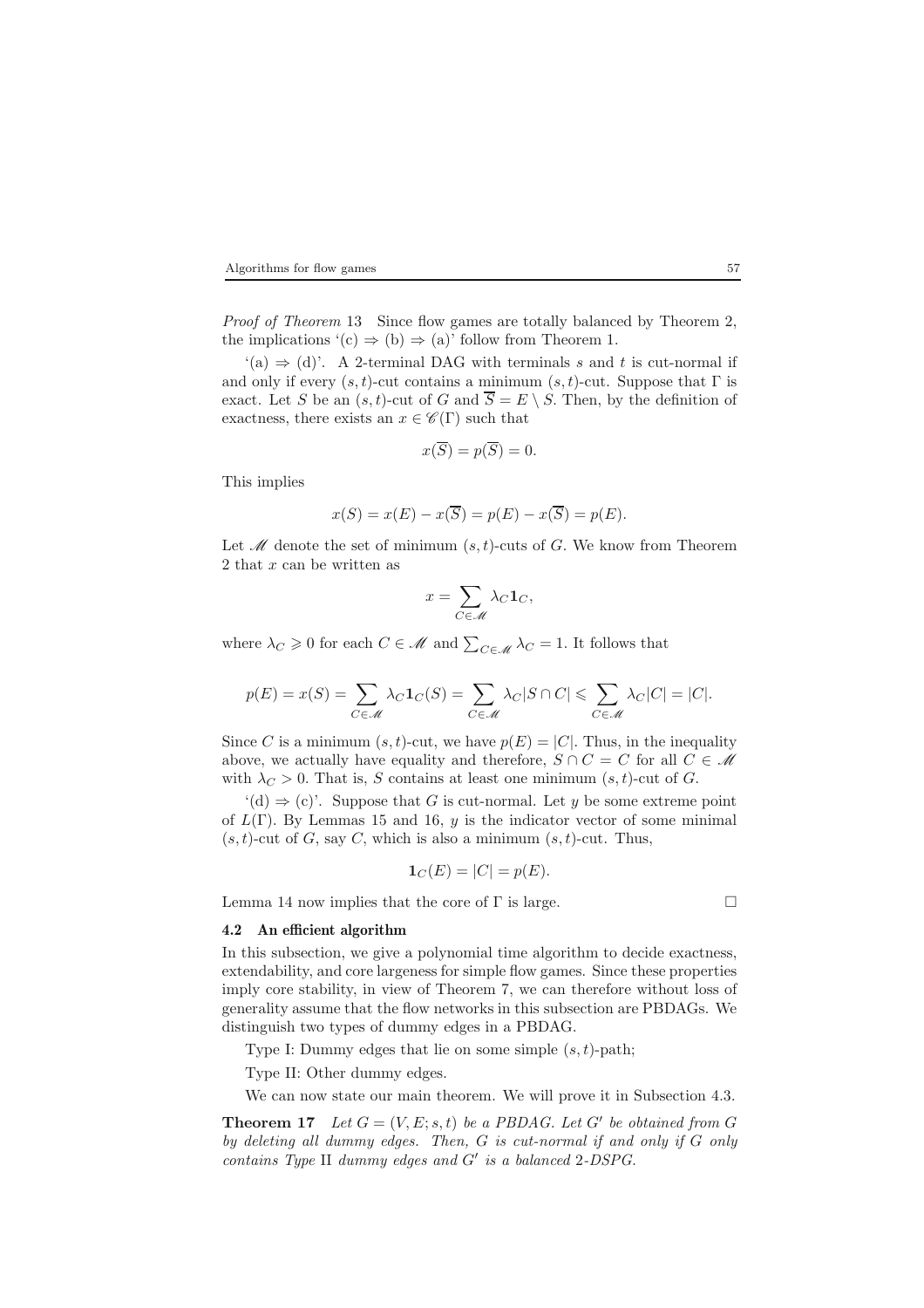### 58 Qizhi FANG et al.

**Corollary 18** *We can decide the properties of exactness, extendability, and core largeness of a simple flow game in*  $O(m^2\alpha(m, n))$  *time, where* n and m *are the numbers of nodes and edges in the underlying network, respectively, and*  $\alpha(m, n)$  *is the inverse of the Ackermann function.* 

*Proof* For each edge  $(u, v) \in E$ , we test whether it is a Type II dummy edge. We can do this in time  $O(n + m\alpha(m, n))$  by computing two nodedisjoint paths, one from  $s$  to  $u$  and the other one from  $v$  to  $t$ , using Tholey's Algorithm [22]. If we find two such paths,  $(u, v)$  is a Type I edge. After deleting all Type II edges, we only need to test whether the remaining graph is a balanced DAG which can be done in linear time. If this is the case, then we test whether the DAG is a 2-DSPG, which also takes linear time [23]. The correctness follows from Theorems 13 and 17.  $\Box$ 

#### **4.3 Proof of Theorem 17**

Let  $G = (V, E; s, t)$  be a PBDAG. First, we need some lemmas. The following lemma is trivial.

**Lemma 19** *Let* W *be the set of Type* II *dummy edges of* G. *Then no minimal*  $(s, t)$ -*cut contains any edge in* W. Moreover, any  $(s, t)$ -*cut of*  $G \setminus W$ *is also an* (s, t)*-cut of* G.

**Lemma 20** *If* G *is cut-normal, then it does not contain any Type* I *dummy edges.*

*Proof* Suppose that  $e = (u, v)$  is a Type I dummy edge and P is a simple  $(s, t)$ -path containing e. Let  $P_{su}$  and  $P_{vt}$  denote the subpaths of P from s to  $u$  and from  $v$  to  $t$ , respectively.

Let U be the set of nodes in  $P_{su}$ , and C be the  $(s, t)$ -cut induced by the partition U and  $V \setminus U$ . Since C contains the dummy edge  $e = (u, v)$ , by Lemma 4, it is not a minimum  $(s, t)$ -cut. On the other hand,  $C \setminus \{(u, v)\}\$ is not an  $(s, t)$ -cut because  $(C \setminus \{(u, v)\}) \cap P = \emptyset$ . Hence,  $(u, v)$  occurs in any minimal  $(s, t)$ -cut C' contained in C, and thus C' is not a minimum  $(s, t)$ -cut either, contradicting the assumption that  $G$  is cut-normal.

Two graphs are *homeomorphic* if they can be made isomorphic by inserting new nodes of degree two into edges, i.e., substituting edges by directed paths (which does not change the topology of the graph). Let  $H$  denote the graph shown in Fig. 1, which is the *forbidden subgraph* for 2-DSPGs.

**Theorem 21** [6,12,23] *A* 2*-terminal DAG is a* 2*-DSPG if and only if it does not contain a subgraph homeomorphic to* H.

We can now characterize balanced 2-DSPGs.

**Theorem 22** *Let*  $G = (V, E; s, t)$  *be a balanced* 2*-terminal DAG with terminals* s *and* t. *Then* G *is cut-normal if and only if it is a* 2*-DSPG.*

*Proof* Sufficiency. It is easy to see that any balanced 2-DSPG can be generated inductively with the additional constraint that the combination in series step (where we identify the two terminals  $t_1$  and  $s_2$ ) requires that the indegree of  $t_1$  is equal to the outdegree of  $s_2$ .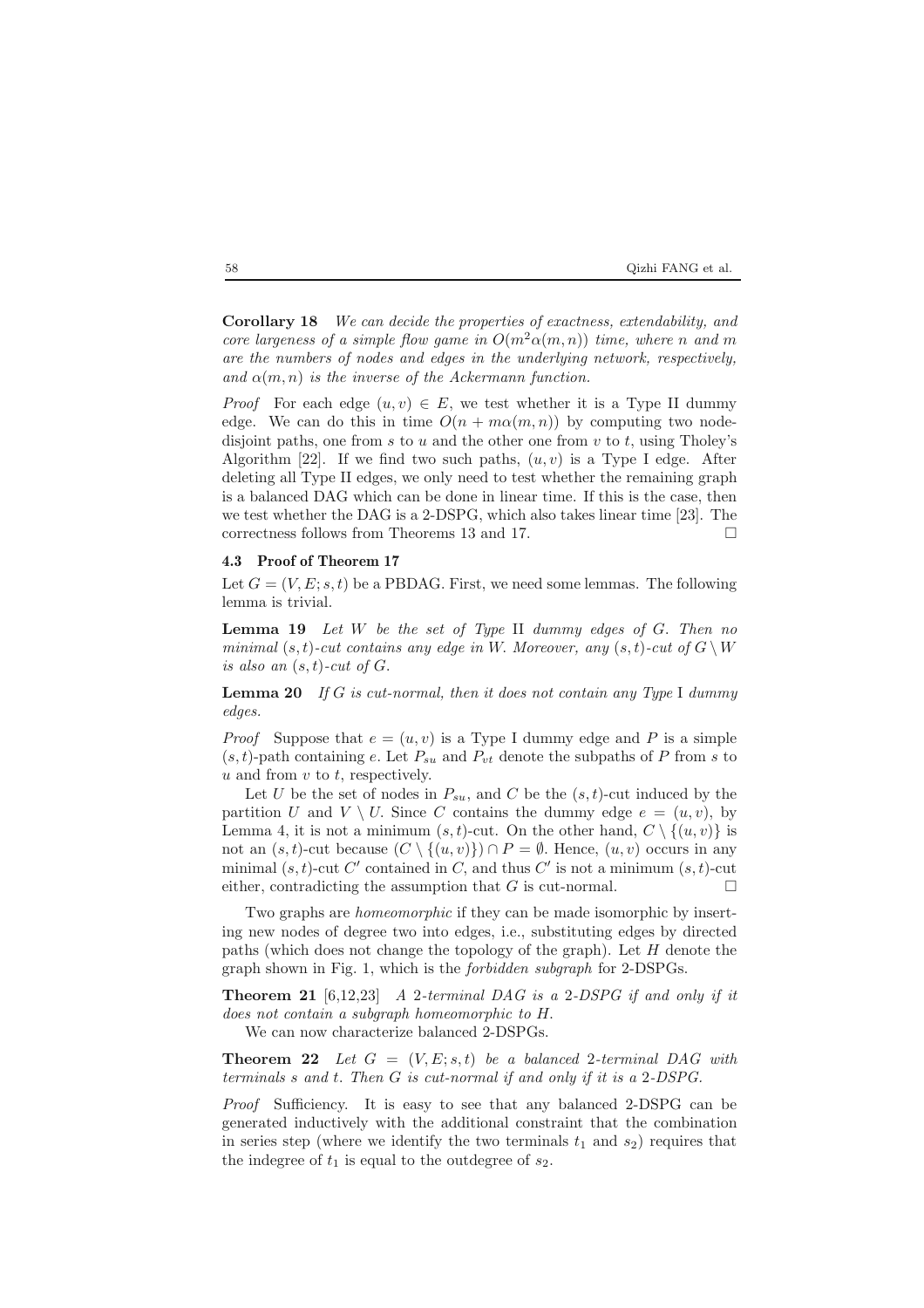



Fig. 1 Forbidden network *H*

We now prove the sufficiency by induction on |E|. When  $|E| = 1$ , the graph is obviously cut-normal. Suppose that all balanced 2-DSPGs with fewer than |E| edges are cut-normal. If G is generated from  $G_1 = (V_1, E_1; s_1, t_1)$ and  $G_2 = (V_2, E_2; s_2, t_2)$  by combination in parallel (with  $s = s_1 = s_2$  and  $t = t_1 = t_2$ , then any minimal  $(s, t)$ -cut C in G consists of a minimal  $(s_1, t_1)$ -cut  $C_1 = C \cap E_1$  in  $G_1$  and a minimal  $(s_2, t_2)$ -cut  $C_2 = C \cap E_2$  in  $G_2$ . By induction hypothesis,  $C_1$  and  $C_2$  are minimum  $(s, t)$ -cuts in  $G_1$  and  $G_2$ , respectively. Thus, C is a minimum  $(s, t)$ -cut in G.

If G is generated from  $G_1$  and  $G_2$  by combination in series (with  $s = s_1$ ) and  $t = t_2$ ), then a minimal  $(s, t)$ -cut C in G is either a minimal (and thus minimum)  $(s_1, t_1)$ -cut in  $G_1$  or a minimal (and thus minimum)  $(s_2, t_2)$ -cut in  $G_2$ . Note that in  $(t_1)$  and out  $(s_2)$  are a minimal (and thus minimum)  $(s_1, t_1)$ cut in  $G_1$  and  $(s_2, t_2)$ -cut in  $G_2$ , respectively. Since  $|\text{in}(t_1)| = |\text{out}(s_2)|$  in  $G$ , a minimum  $(s_1, t_1)$ -cut in  $G_1$  has the same capacity as a minimum  $(s_2, t_2)$ -cut in  $G_2$ . Thus, C is a minimum  $(s, t)$ -cut in G.

Necessity. Since  $G$  is a balanced 2-terminal DAG, there exists a topological ordering of G, say  $V = \{s = v_1, \ldots, v_n = t\}$ . Let  $k = |out(s)|$ .

Suppose that G is not a 2-DSPG. Then we can construct a minimal  $(s, t)$ cut of size larger than  $k$ , contradicting the assumption that  $G$  is cut-normal. By Theorem 21,  $G$  contains a subgraph homeomorphic to  $H$  (see Fig. 1) which we denote by  $H[a, b, c, d, P_{ab}, P_{bc}, P_{cd}, P_{ac}, P_{bd}]$ , where  $v_a$ ,  $v_b$ ,  $v_c$  and  $v<sub>d</sub>$  are the nodes corresponding to  $h<sub>1</sub>$ ,  $h<sub>2</sub>$ ,  $h<sub>3</sub>$  and  $h<sub>4</sub>$  in H, respectively, and the node-disjoint (except at their endpoints) paths  $P_{ab}$ ,  $P_{bc}$ ,  $P_{cd}$ ,  $P_{ac}$  and  $P_{bd}$  correspond to the edges  $(h_1, h_2)$ ,  $(h_2, h_3)$ ,  $(h_3, h_4)$ ,  $(h_1, h_3)$ , and  $(h_2, h_4)$ in  $H$ , respectively. Among all subgraphs homeomorphic to  $H$  we choose one, denoted by  $G_H$ , with largest index  $b$ .

Obviously,  $G_H$  is not balanced. But G is balanced, so we can find six pairwise edge-disjoint paths in G (they are also edge-disjoint with  $G_H$ ), namely,  $P_{sa1}$ ,  $P_{sa2}$ ,  $P_{sb}$ ,  $P_{ct}$ ,  $P_{dt1}$ , and  $P_{dt2}$  that can be added to  $G_H$  to obtain a balanced subgraph  $G$  (see Fig. 2). Note that  $G$  is the union of three edgedisjoint  $(s, t)$ -paths  $P_{sa1} + P_{ab} + P_{bd} + P_{dt1}$ ,  $P_{sa2} + P_{ac} + P_{cd} + P_{dt2}$ , and  $P_{sb} + P_{bc} + P_{ct}$  (we use  $P_1 + P_2$  to denote the concatenation of paths  $P_1$  and  $P_2$ ).

Consider the  $(s, t)$ -cut  $C_b$  in G induced by the partition of V into  $\{v_1, \ldots, v_n\}$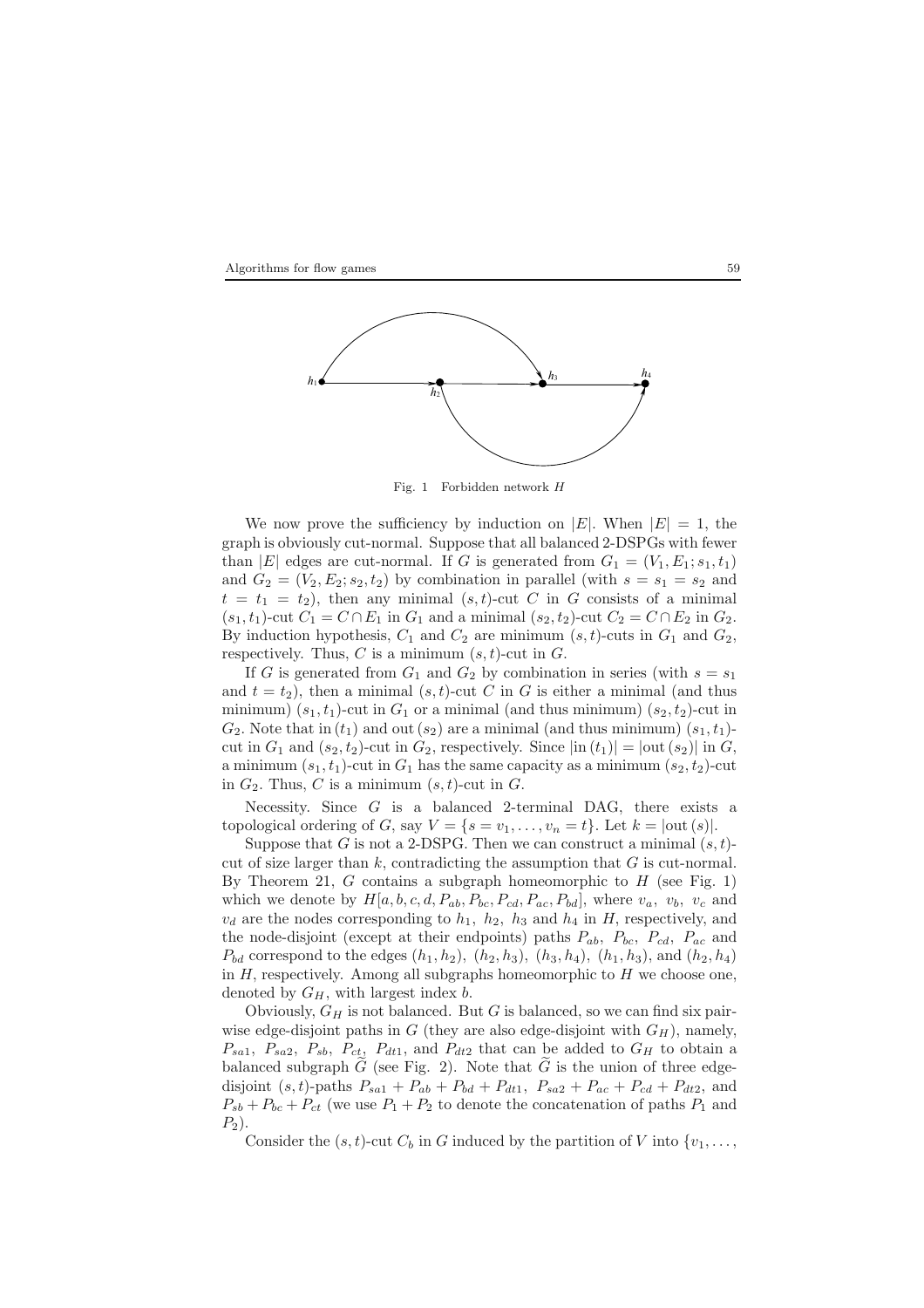



 $v_{b-1}$ } and  $\{v_b,\ldots,v_n\}$ . Since G is acyclic and all nodes lie on some  $(s,t)$ path,  $C_b$  is a minimal  $(s, t)$ -cut. If  $|C_b| > k$ , we have a minimal  $(s, t)$ -cut that is not a minimum cut. So we may assume that  $|C_b| = k$ . We partition the edges of  $C_b$  into two classes, namely,  $C_b^1$  and  $C_b^2$ . An edge e belongs to  $C_b^1$  if every  $(s, t)$ -path containing e passes through  $v_c$ , otherwise, it belongs to  $C_b^2$ . We first show two properties of  $C_b^1$ .

**Claim 1**  $C_b^1 \neq \emptyset$ . In particular,  $C_b^1$  contains the edge  $e = P_{ac} \cap C_b$ .

*Proof* Assume that there is an  $(s, t)$ -path  $P_e$  containing e but not  $v_c$ . Let  $v_r$ be the node in  $P_{ac} \cap P_e$  with the largest subscript,  $v_q$  be the first node in  $\tilde{G}$ that we encounter on  $P_e$  when starting walking at  $v_r$ . Note that such a node exists because  $P_e$  ends at  $t \in \tilde{G}$ . Let  $P_{rq}$  be the path from  $v_r$  to  $v_q$ .

Since  $e \in C_b$ , we have  $r \geq b$ . Actually,  $r > b$  because  $v_b$  is not on  $P_{ac}$ . On the other hand,  $r < c$  because  $v_r \in P_{ac}$  and  $v_c \notin P_e$ . But then we can find another subgraph  $H[a, r, v_{c'}, \ldots]$  in G, a contradiction because  $r > b$ . To see this, we distinguish five cases, depending on the location of  $v_q$  (see Figs. 3) and 4).

Let  $P_{xy}(i, j)$  denote the subpath of  $P_{xy}$  from  $v_i$  to  $v_j$ , where  $x, y \in$  ${a, b, c, d}.$ 

(1)  $v_q \in P_{bc}$ :  $H[a, r, q, c, P_{ac}(a, r), P_{ra}, P_{bc}(q, c), P_{ab} + P_{bc}(b, q), P_{ac}(r, c)]$ ;

(2)  $v_q \in P_{cd}$ :  $H[a, r, c, q, P_{ac}(a, r), P_{ac}(r, c), P_{cd}(c, q), P_{ab} + P_{bc}, P_{rq}]$ ;

(3)  $v_q \in P_{bd}$ :  $H[a, r, q, d, P_{ac}(a, r), P_{rq}, P_{bd}(q, d), P_{ab}+P_{bd}(b, q), P_{ac}(r, c)+$  $P_{cd}$ ];

(4)  $v_q \in P_{ct}$ :  $H[a, r, c, q, P_{ac}(a, r), P_{ac}(r, c), P_{ct}(c, q), P_{ab} + P_{bc}, P_{rq}]$ ;

(5)  $v_q \in P_{dt1}$  or  $v_q \in P_{dt2}$ :  $H[a, r, d, q, P_{ac}(a, r), P_{ac}(r, c) + P_{cd}, P_{dq}, P_{ab} +$  $P_{bd}, P_{rq}$ .

This finishes the proof of Claim 1.  $\Box$ 

**Claim 2**  $|C_b^1| < c_{\text{out}}$ , where  $c_{\text{out}}$  is the outdegree of  $v_c$  in G.

*Proof of Claim* 2 Let U be a maximal set of edge-disjoint  $(s, t)$ -paths containing  $v_c$  that includes the path  $P_{sa1} + P_{ab} + P_{bc} + P_{cd} + P_{dt1}$ . Note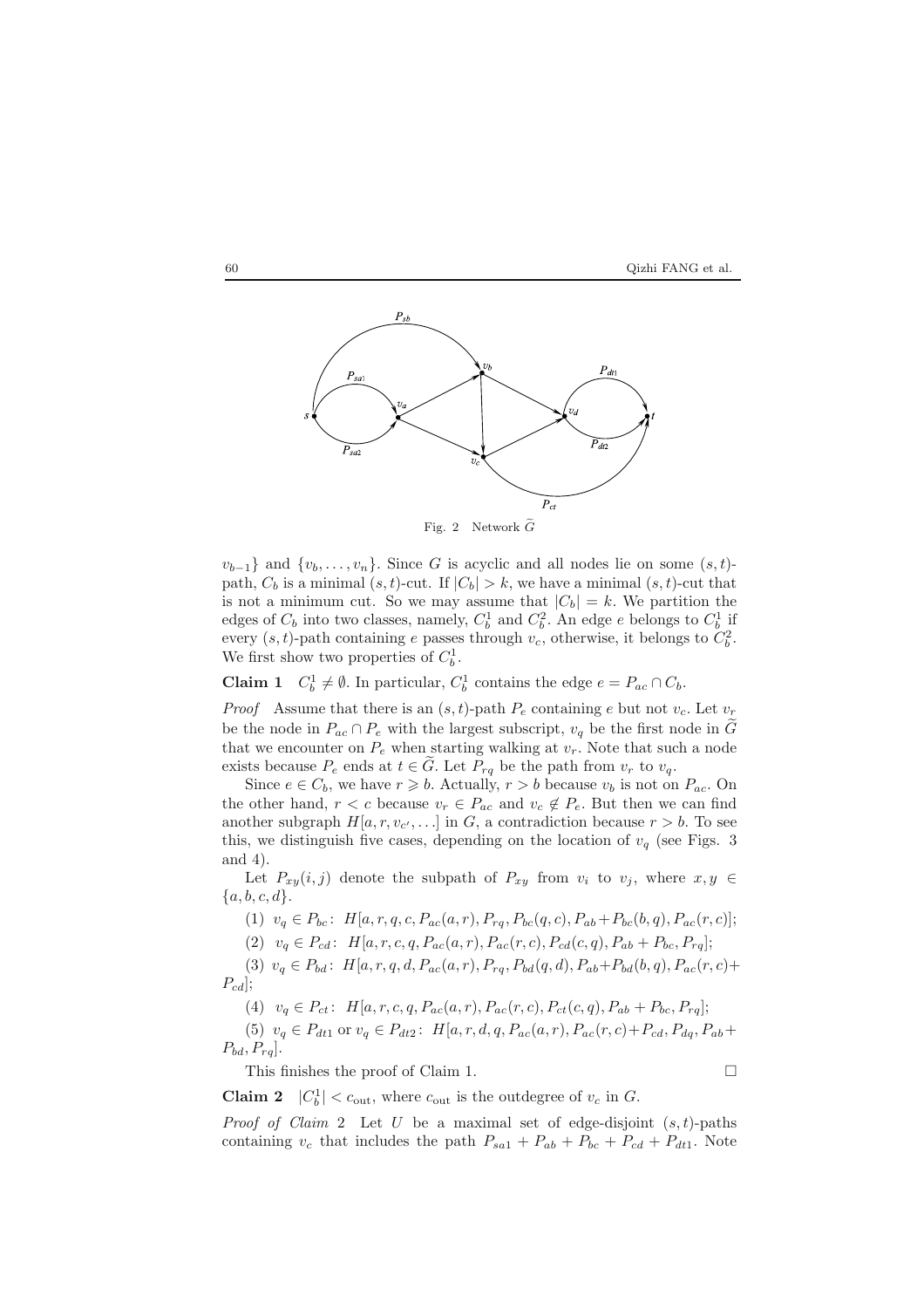



Fig. 3 Cases (1) and (2) in proof of Theorem 22

that  $|U| \leq c_{\text{out}}$ . Clearly,  $C_b^1$  is a subset of  $U \cap C_b$  by the definition of  $C_b^1$ . Since the last edge of  $P_{ab}$  belongs to  $(U \cap C_b) \setminus C_b^1$ ,  $C_b^1$  is a proper subset of  $U \cap C_b$ , and thus  $|C_b^1| < c_{\text{out}}$ . This completes the proof of Claim 2.

Let  $C^*$  be the set of edges in  $C_b^2$  plus all outgoing edges at  $v_c$ . Then  $C^*$ is an  $(s, t)$ -cut because every  $(s, t)$ -path contains either an edge in  $C_b^2$  or the node  $v_c$ . Since  $C_b^1 \neq \emptyset$ , each edge in out  $(v_c)$  is necessarily in  $C^*$ . Since each edge in  $C_b^2$  is necessary,  $C^*$  is a minimal  $(s, t)$ -cut. The size of  $C^*$  is

 $|C^*| = |C_b^2| + c_{\text{out}} > |C_b^2| + |C_b^1| = |C_b| = k.$ 

Thus,  $C^*$  is not a minimum  $(s, t)$ -cut, a contradiction. Therefore, the assumption that  $G$  is not a 2-DSPG must be wrong. This concludes the proof of Theorem 22.

Theorem 17 follows directly from Lemmas 19 and 20, and Theorem 22.

# **5 Further discussion**

In this paper, we propose the structural characterizations of exact game, extendable game, large core and stable core for simple flow games and obtain the polynomial time algorithms to test these properties. Currently, little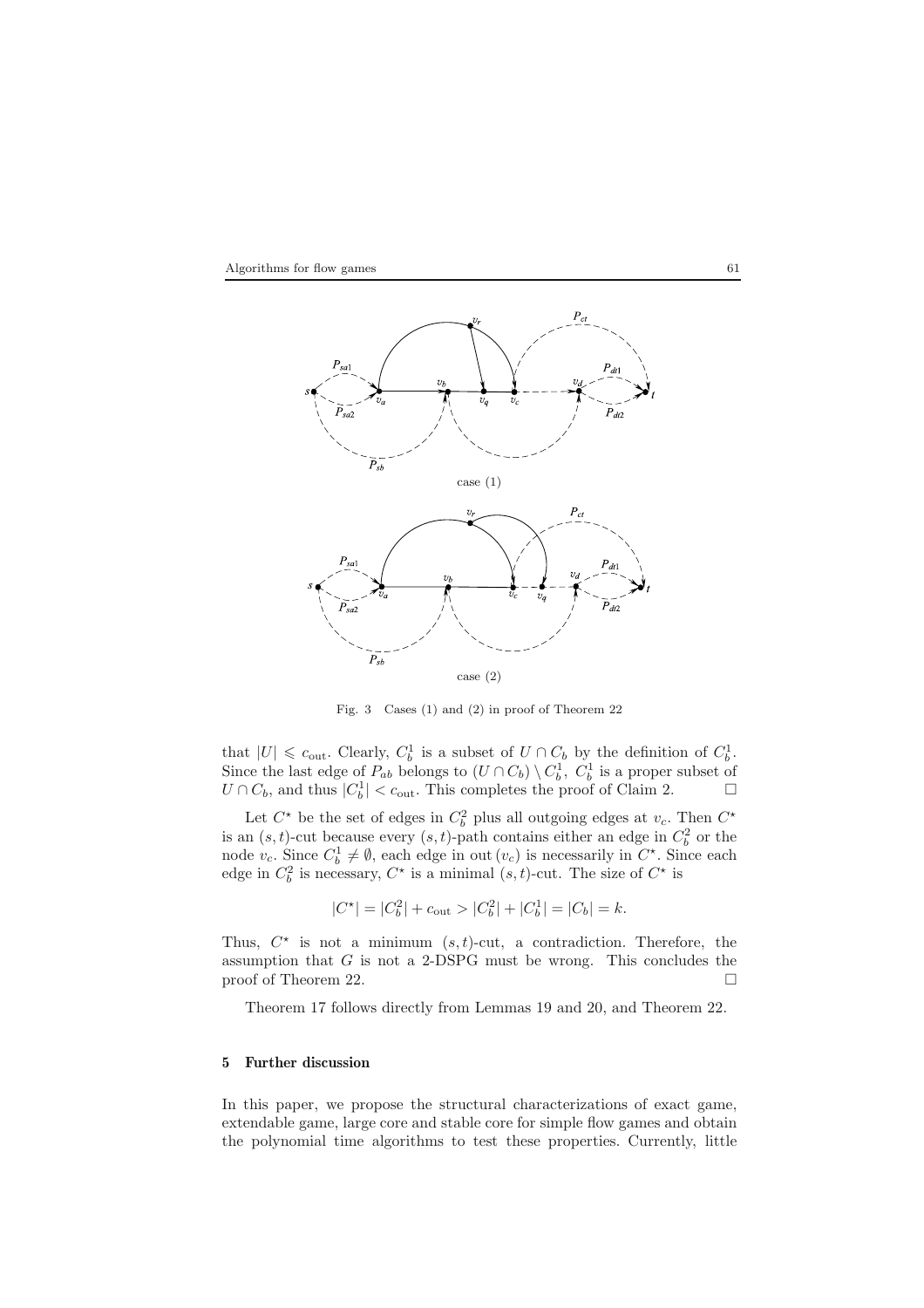



Fig. 4 Cases  $(3)$ – $(5)$  in proof of Theorem 22

is known about the core stability of flow games on networks with arbitrary capacities. Although it is co-NP-complete to decide whether an imputation belongs to the core, this does not rule out the possibility that core stability can be decided efficiently. We leave it as an open problem.

**Acknowledgements** Different parts of this paper have appeared in a preliminary form in Refs. [21] and [8]. This research was supported by the New Century Educational Talents Plan, Ministry of Education Ministry, China (No. 05-0598), the National Natural Science Foundation of China (Grant Nos. 10771200 and 60573025), the Shanghai Leading Academic Discipline Project (project number B114), and partially supported by the National Natural Science Foundation of China (Grant No. 60573028).